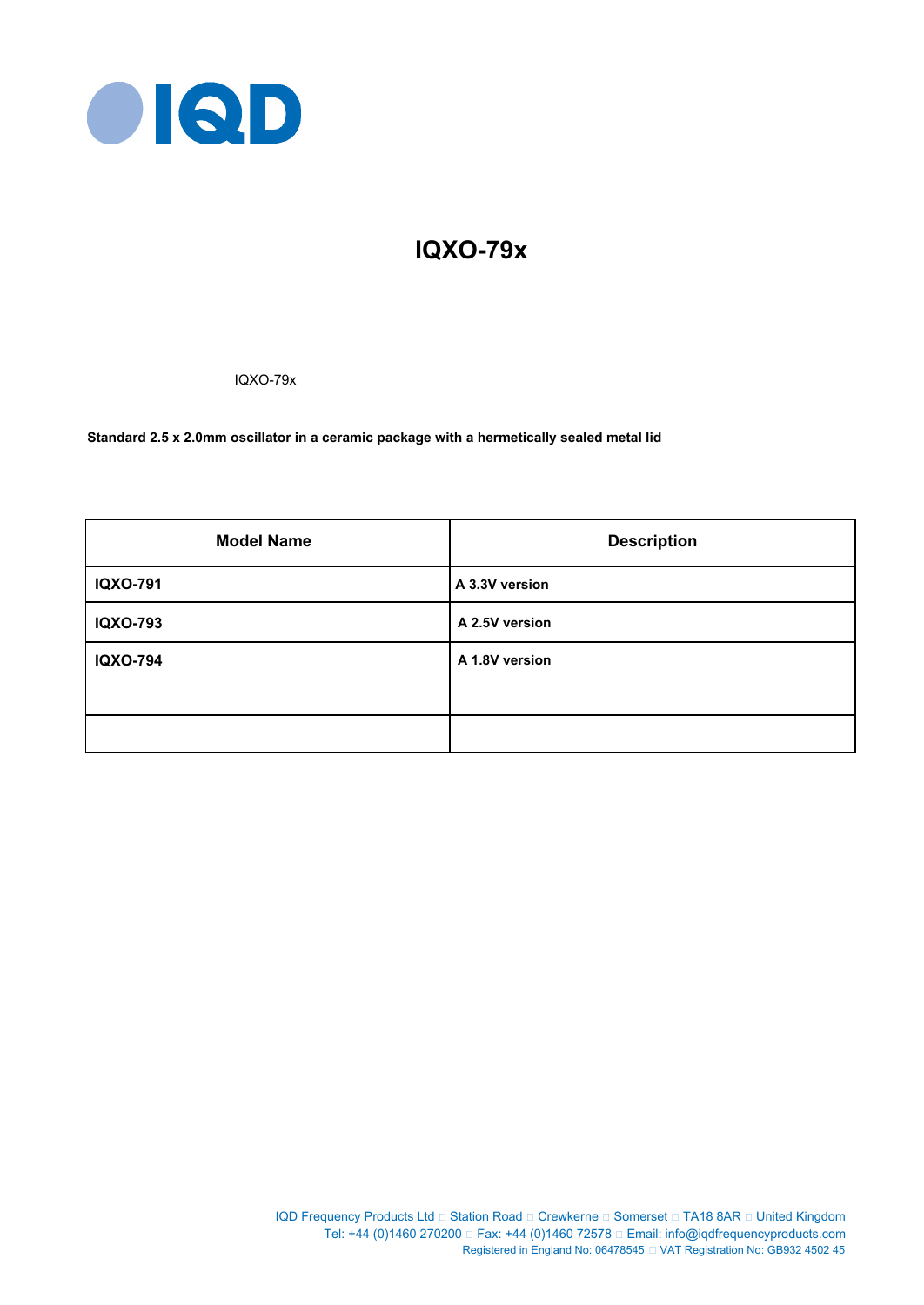

## **IQXO-791 Crystal Clock Oscillator Specification**

## **ISSUE 2; April 2021**

#### **Description**

 $\blacksquare$ Standard 2.5 x 2.0mm oscillator in a ceramic package with a hermetically sealed metal lid.

#### **Frequency Parameters**

- $\blacksquare$
- 
- 

Frequency 1.0MHz to 60.0MHz Frequency Stability ±20.00ppm to ±100.00ppm Ageing  $\qquad \qquad \pm 3$ ppm max per year @ 25°C

#### **Electrical Parameters**

- Supply Voltage 3.3V ±10% O
	-

#### **Operating Temperature Ranges**

- $\blacksquare$ -10 to 70°C
- -40 to 85°C  $\blacksquare$

#### **Output Details**

Output Compatibility HCMOS  $\blacksquare$ 

Drive Capability **15pF** 

- Output Voltage Levels:  $\blacksquare$ Output Low (VoL): 10%Vs max Output High (VoH): 90%Vs min
- Start Up Time: 10ms max 0.7ms typ to 90% of final amplitude (under ideal conditions @ 25°C)

#### **Output Control**

Enable/Disable:  $\blacksquare$ Logic '1' (≥70% Vs) to pad 1 enables oscillator output. Logic '0' (≤30% Vs) to pad 1 disables oscillator output; when disabled the oscillator output goes to the high impedance state.

No connection to pad 1 enables oscillator output.

Stand-by Current: 10μA max, 1.0µA typ @ 25°C  $\blacksquare$ 

#### **Noise Parameters**

- Period Jitter (pk-pk): ±80ps typ  $\blacksquare$
- Period Jitter (1σ): ±10ps typ n
- Phase Jitter (12kHz to 20MHz): 1ps rms max n,

#### **Environmental Parameters**

- $\blacksquare$ Storage Temperature Range: -55 to 125°C
- Mechanical Shock: MIL-STD-883, Method 2002, Condition B (or comparable).
- Vibration: MIL-STD-883, Method 2007, Condition A (or  $\blacksquare$ comparable).

#### **Manufacturing Details**

 $\blacksquare$ Note: Do not connect inductor or bead between pad 2 and GND as it can make the output unstable.

#### **Ordering Information**

Frequency\* Model\* **Output** Frequency Stability (over operating temperature range)\* Operating Temperature Range\* Supply Voltage (\*minimum required) Example  $\blacksquare$ 20.0MHz IQXO-791

HCMOS ±50ppm -10 to 70C 3.3V



## **Outline (mm)**



Pad Connections 1. Enable/Disable 2. GND 3. Output

 $4. +Vs$ 

Note: Connect bypass capacitor  $0.1\mu$ F between +Vs and GND





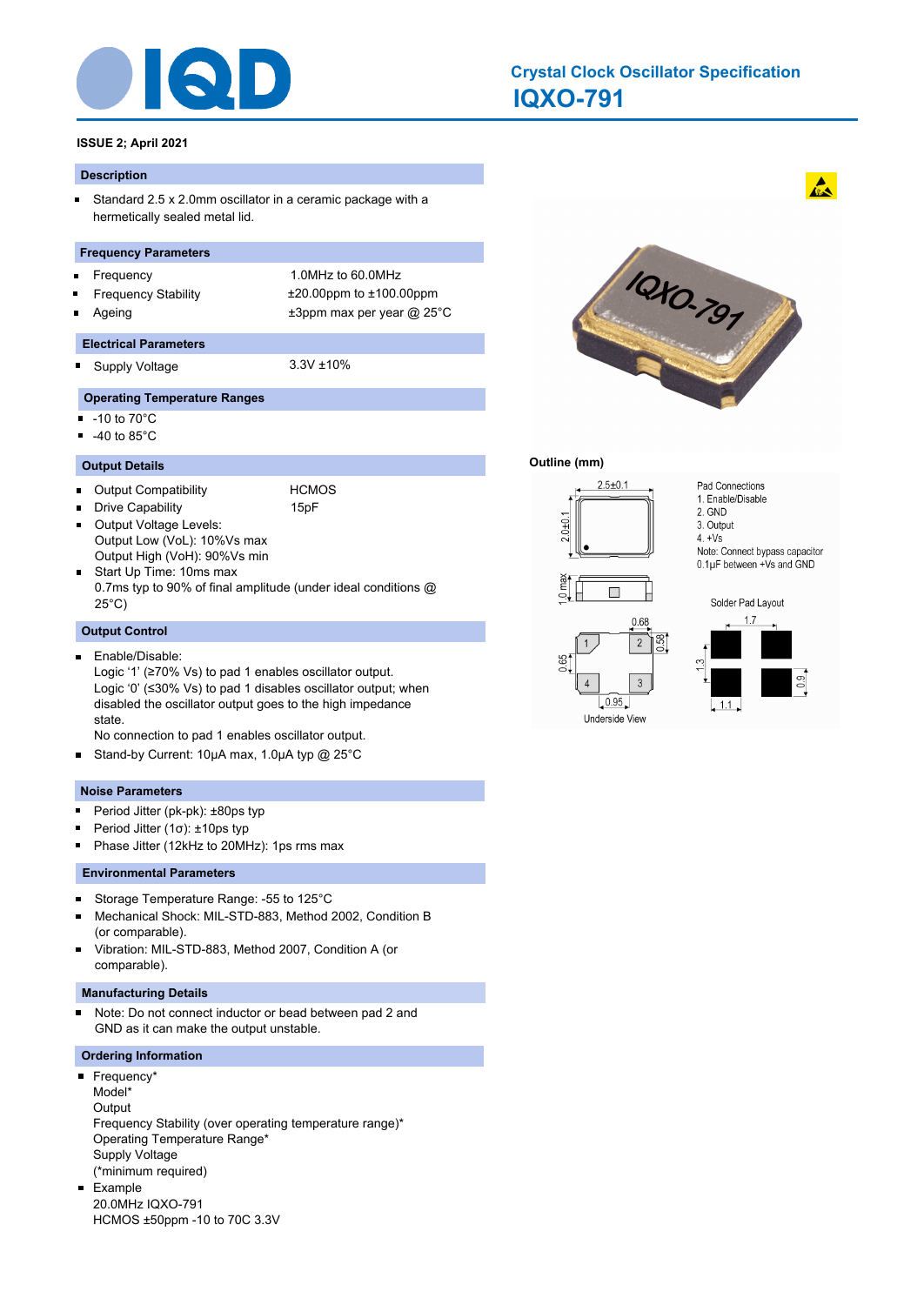

**ISSUE 2; April 2021**

#### **Compliance**

 $\blacksquare$ 

- RoHS Status (2015/863/EU) Compliant
	- REACh Status **Compliant**
- MSL Rating (JDEC-STD-033): Not Applicable  $\blacksquare$

## **Packaging Details**

- Pack Style: Reel Tape & reel in accordance with EIA-481D Pack Size: 3,000
- Pack Style: Cutt Cut tape Pack Size: 100

### **Electrical Specification - maximum limiting values 3.3V ±10%**

| Frequency<br>Min | <b>Frequency</b><br>Max | Temperature<br>Range | <b>Stability</b><br>(Min) | Current<br><b>Draw</b> | <b>Rise and Fall</b><br>Time | <b>Duty Cycle</b> |
|------------------|-------------------------|----------------------|---------------------------|------------------------|------------------------------|-------------------|
|                  |                         | °C                   | ppm                       | mA                     | ns                           | $\%$              |
| 1.0MHz           | 19.999999MHz            | $-10$ to $70$        | ±20.0                     |                        |                              | 40/60%            |
|                  |                         | $-40$ to 85          | ±50.0                     | 7                      |                              | 40/60%            |
| 20.0MHz          | 31.999999MHz            | $-10$ to $70$        | ±20.0                     | 12                     |                              | 40/60%            |
|                  |                         | $-40$ to 85          | ±50.0                     | 12                     |                              | 40/60%            |
| 32.0MHz          | 60.0MHz                 | $-10$ to $70$        | ±20.0                     | 20                     |                              | 40/60%            |
|                  |                         | $-40$ to 85          | ±50.0                     | 20                     |                              | 40/60%            |

*This document was correct at the time of printing; please contact your local sales office for the latest version. Click to view latest version on our website.*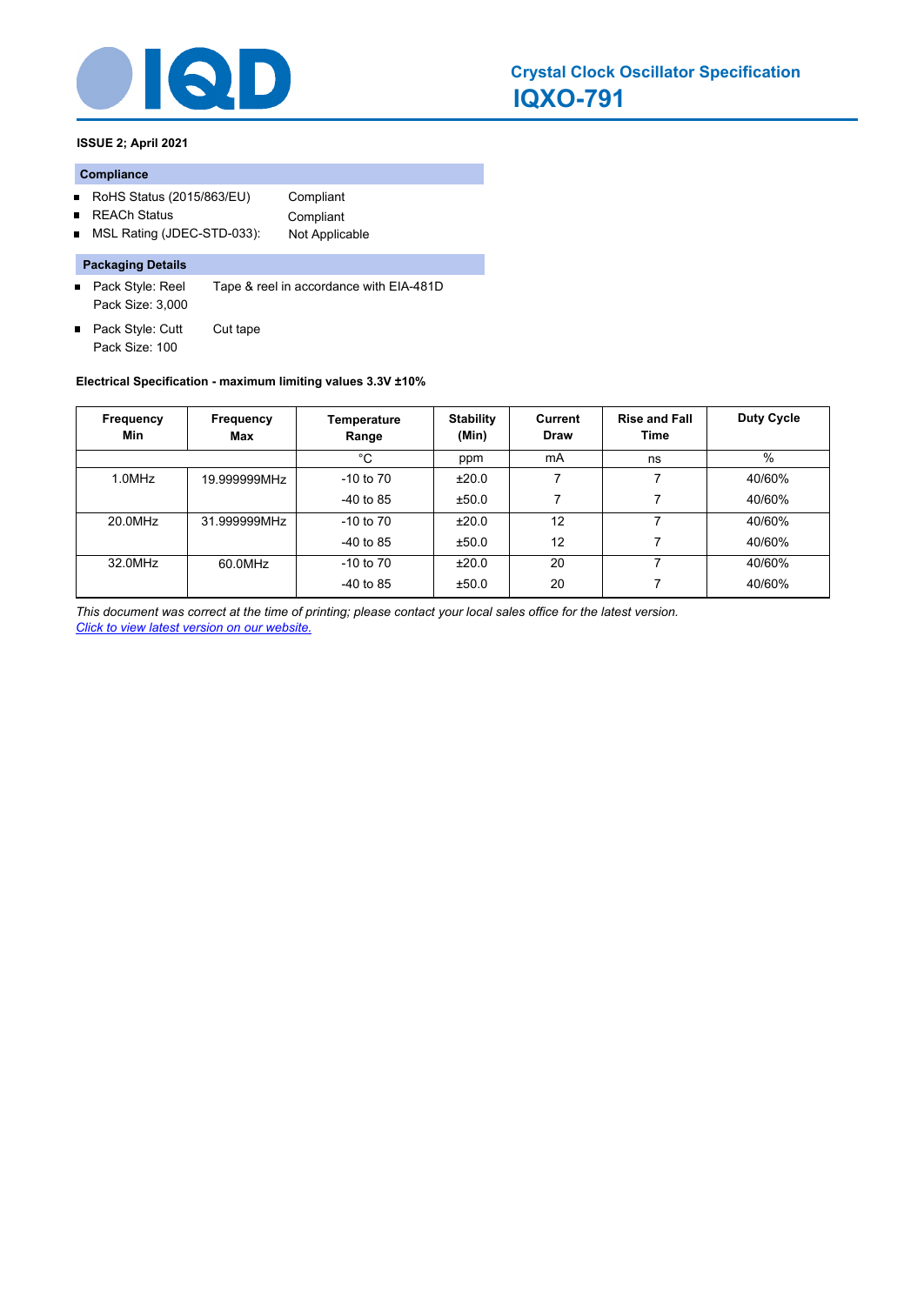

## **IQXO-793 Crystal Clock Oscillator Specification**

## **ISSUE 1; April 2021**

#### **Description**

 $\blacksquare$ Standard 2.5 x 2.0mm oscillator in a ceramic package with a hermetically sealed metal lid

#### **Frequency Parameters**

- Frequency 1.0MHz to 50.0MHz  $\blacksquare$
- 
- 

Frequency Stability ±20.00ppm to ±100.00ppm Ageing the theorem of the three states of the three states  $\pm 3$ ppm max per year

#### **Electrical Parameters**

Supply Voltage 2.5V ±5% O

#### **Operating Temperature Ranges**

- $\blacksquare$ 0 to 70°C
- -40 to 85°C  $\blacksquare$

#### **Output Details**

- Output Compatibility HCMOS  $\blacksquare$
- Drive Capability **15pF**
- Output Voltage High: 90% of Vs min Output Voltage Low: 10% of Vs max

#### **Output Control**

- $\blacksquare$ Standby Function (pin1): No Connection = Output Enabled >70% Vs = Output Enabled <30% Vs = Output Disabled When disabled output goes to high impedance state
- Start Up Time: 10ms max  $\blacksquare$

#### **Noise Parameters**

- $\blacksquare$ Jitter (Phase 12kHz to 20MHz): 1ps max
- m. Jitter (Period One Sigma): ±10ps typ
- $\blacksquare$ Jitter (Period pk-pk): ±80ps typ

#### **Environmental Parameters**

- $\blacksquare$ Storage Temperature Range: -55 to 125°C
- $\blacksquare$ Shock: MIL-STD-202, Method 213. Or comparable.
- Vibration: MIL-STD-883, Method 2007. Or comparable.  $\blacksquare$

#### **Compliance**

- RoHS Status (2015/863/EU) Compliant  $\blacksquare$ REACh Status **Compliant**  $\blacksquare$
- MSL Rating (JDEC-STD-033): Not Applicable  $\blacksquare$

## **Packaging Details**

- $\blacksquare$ Pack Style: Reel Tape & reel in accordance with EIA-481D Pack Size: 3,000
- Pack Style: Cutt In tape, cut from a reel Pack Size: 100

### **Electrical Specification - maximum limiting values 2.5V ±5%**

| Frequency<br>Min | Frequency<br>Max | Temperature<br>Range | <b>Stability</b> | Current<br><b>Draw</b> | <b>Rise and Fall</b><br>Time | Duty Cycle |
|------------------|------------------|----------------------|------------------|------------------------|------------------------------|------------|
|                  |                  | $\sim$               | ppm              | mA                     | ns                           | %          |
| 1.0MHz           | 50.0MHz          | 0 to 70              | ±20.0            | 10                     | 10                           | 40/60%     |
|                  |                  | $-40$ to 85          | ±50.0            | 10                     | 10                           | 40/60%     |

*This document was correct at the time of printing; please contact your local sales office for the latest version. Click to view latest version on our website.*



 $\mathbf{A}$ 

#### **Outline (mm)**



Underside View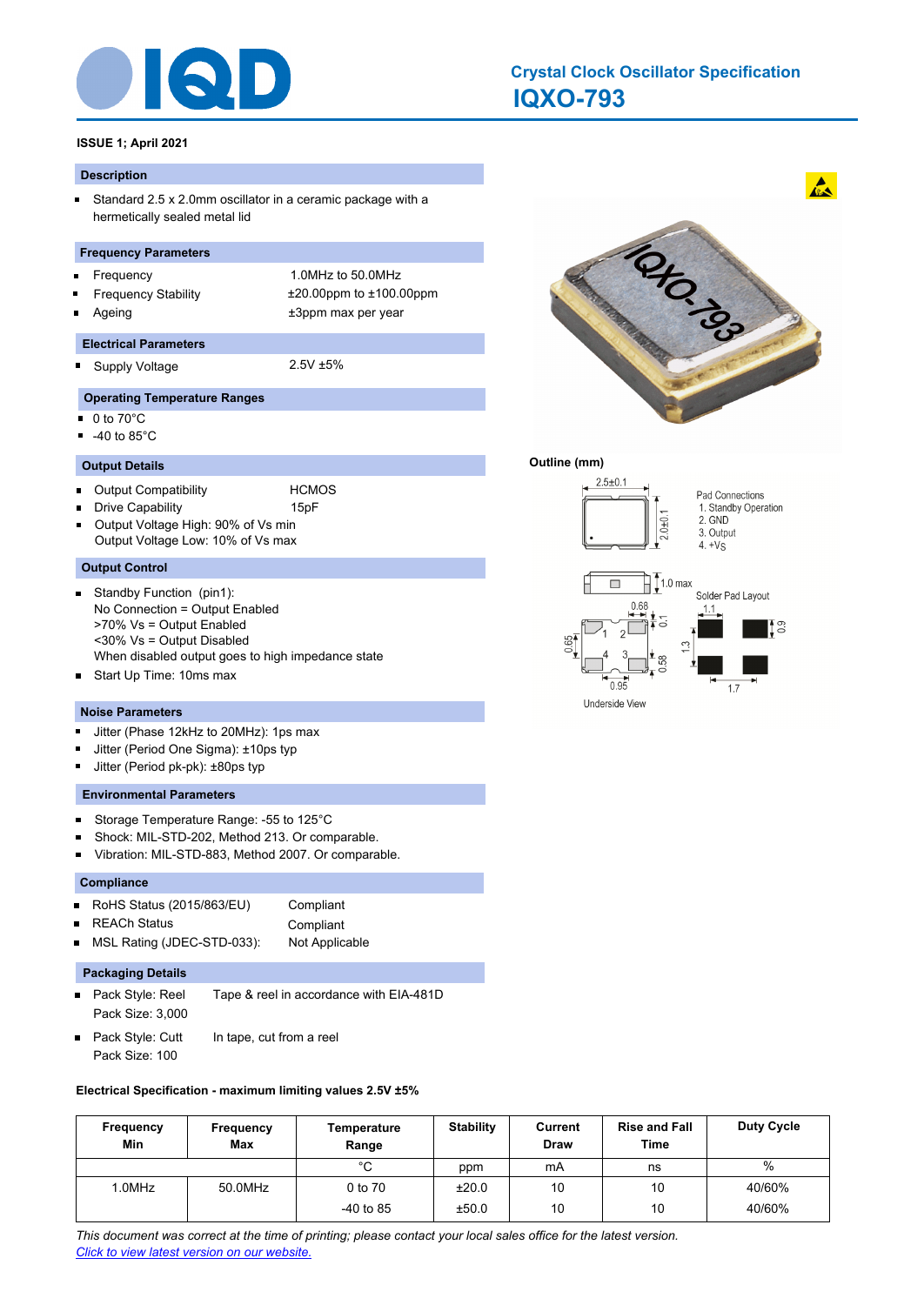

## **IQXO-794 Crystal Clock Oscillator Specification**

## **ISSUE 2; April 2021**

#### **Description**

 $\blacksquare$ Standard 2.5 x 2.0mm oscillator in a ceramic package with a hermetically sealed metal lid

## **Frequency Parameters**

- Frequency 1.0MHz to 60.0MHz  $\blacksquare$
- 
- 

Frequency Stability ±20.00ppm to ±100.00ppm Ageing the theorem of the three states of the three states  $\pm 3$ ppm max per year

#### **Electrical Parameters**

Supply Voltage 1.8V ±5% O

#### **Operating Temperature Ranges**

- $\blacksquare$ 0 to 70°C
- -40 to 85°C  $\blacksquare$

#### **Output Details**

 $\blacksquare$ 

Output Compatibility **HCMOS**  $\blacksquare$ 

- Drive Capability **15pF**
- Output Voltage High: 90% of VS min  $\blacksquare$
- Output Voltage Low: 10% of VS max Start Up Time: 10ms max  $\blacksquare$ 0.9ms typ to 90% of final amplitude (under ideal conditions @ 25°C)

### **Output Control**

- Standby Function (pin1):  $\blacksquare$ No Connection = Output Enabled >70% VS = Output Enabled <30% VS = Output Disabled (when disabled output goes to high impedance state)
- Standby Current: 10µA max, 0.5µA typ @ 25°C

#### **Noise Parameters**

- $\blacksquare$ Jitter (Period pk-pk): ±80ps typ
- π Jitter (Phase 12kHz to 20MHz): 1ps max
- Jitter (Period One Sigma): ±10ps typ s

## **Environmental Parameters**

- $\blacksquare$ Shock: MIL-STD-202, Method 213. Or comparable.
- Vibration: MIL-STD-883, Method 2007. Or comparable.
- × Storage Temperature Range: -55 to 125°C

#### **Compliance**

| RoHS Status (2015/863/EU) | Compliant |
|---------------------------|-----------|
| <b>REACh Status</b>       | Compliant |

|                            | -------------  |
|----------------------------|----------------|
| MSL Rating (JDEC-STD-033): | Not Applicable |

### **Packaging Details**

- Pack Style: Cutt In tape, cut from a reel  $\blacksquare$ Pack Size: 100
- Pack Style: Reel Tape & reel in accordance with EIA-481D Pack Size: 3,000



 $\mathbf{A}$ 

#### **Outline (mm)**



Underside View